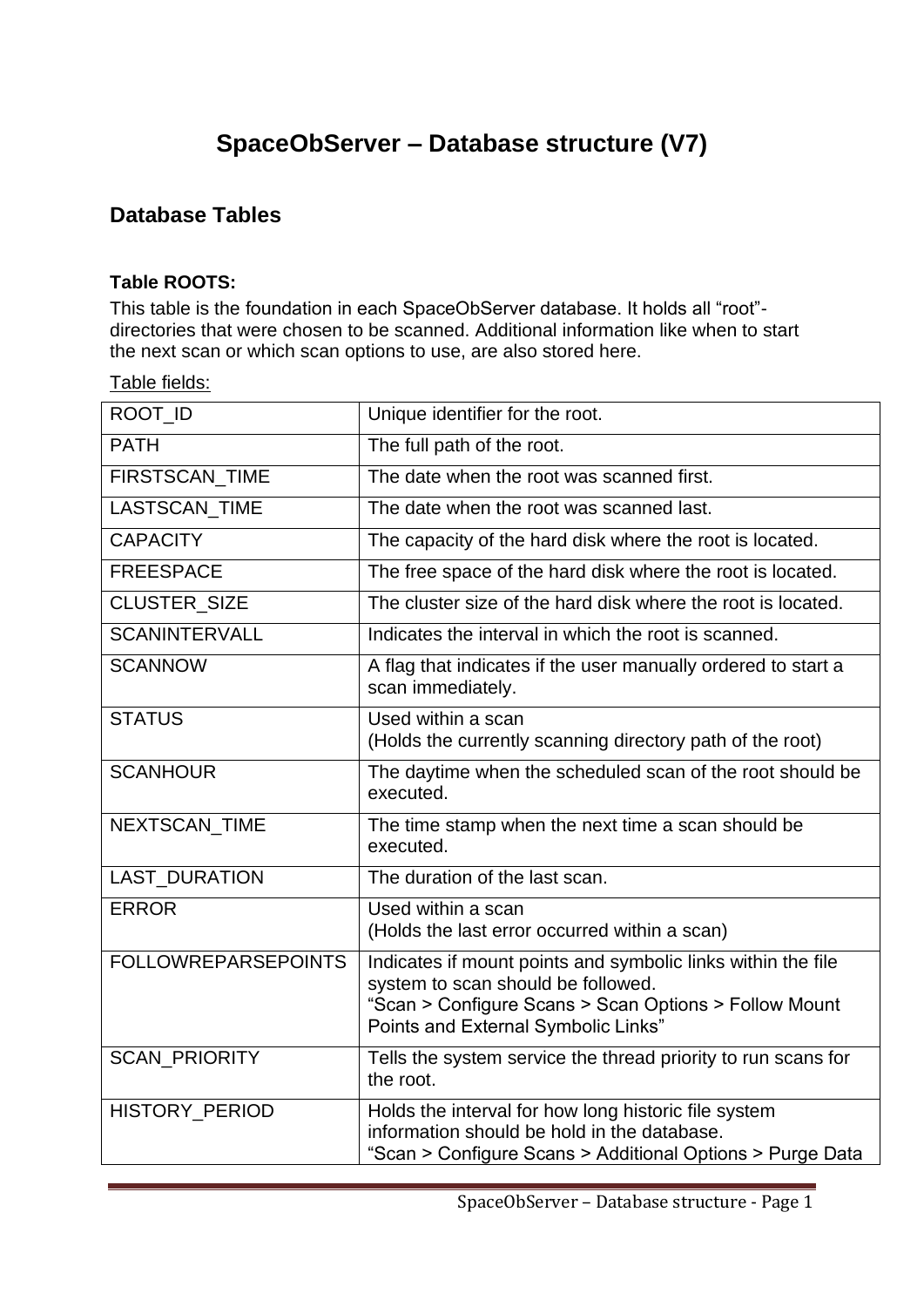|                      | older then"                                                                                                                                                                                                            |  |
|----------------------|------------------------------------------------------------------------------------------------------------------------------------------------------------------------------------------------------------------------|--|
| ERROR_CODE           | Stored the last error code that occurs when scanning the<br>root.                                                                                                                                                      |  |
| NEXT_USN             | Used Only for NTFS Change Journal analysing.<br>(Holds the unique identifier of the last analysed change<br>journal entry)                                                                                             |  |
| DATA TABLE PREFIX    | Indicates in which tables the file system information of this<br>root are stored in.<br>See (1)                                                                                                                        |  |
| FILES_SCANNED        | <not official="" used=""></not>                                                                                                                                                                                        |  |
| INCLUDE_ADS          | Indicates if Alternate Data Streams and Hardlinks should be<br>tracked within scans of the root.<br>"Scan > Configure Scans > Scan Options > Track NTFS<br>Alternate Data Streams and NTFS Hardlinks"                  |  |
| USE_CHGJRL           | Indicates if the root should update sizes in the database by<br>analysing NTFS Change Journals.                                                                                                                        |  |
| SERVER_NAME          | The name of the observing server for the root.                                                                                                                                                                         |  |
| DATA_BASE            | The database to store the scan information for this root in.<br>"Scan > Configure Scans > Expert Settings > Database".                                                                                                 |  |
| <b>TOTAL_FILES</b>   | The total number of files located in the root.                                                                                                                                                                         |  |
| SCANNED_FILES        | Used within a scan.<br>(The number of currently scanned files)                                                                                                                                                         |  |
| ONLY_INIT_SCANS      | Execute each update scan as new initial scan, using "fresh"<br>database tables<br>"Scan > Configure Scans > Additional Options > Purge Data<br>older then"                                                             |  |
| SSH_SERVER_NAME      | For SSH scans only:<br>The name/IP of the server to scan.                                                                                                                                                              |  |
| SSH_SERVER_PORT      | For SSH scans only:<br>The port used on this server for SSH.                                                                                                                                                           |  |
| SSH_USER_NAME        | Reserved field (no longer used)                                                                                                                                                                                        |  |
| SSH_USER_PWD         | Reserved field (no longer used)                                                                                                                                                                                        |  |
| <b>CLEAN COLLECT</b> | Used within a scan.<br>(Indicates if the next scan of this root is a "clean collect", that<br>means: Even information of files that have not been<br>"touched" since the last scan will be updated in the<br>database) |  |
| SAVE_MD5_CHECKSUM    | Indicates if for the files of this root the "MD5 check sum" of<br>the file content should be calculated.<br>"Scan > Configure Scans > Scan Options > Calculate MD5<br>checksums for files"                             |  |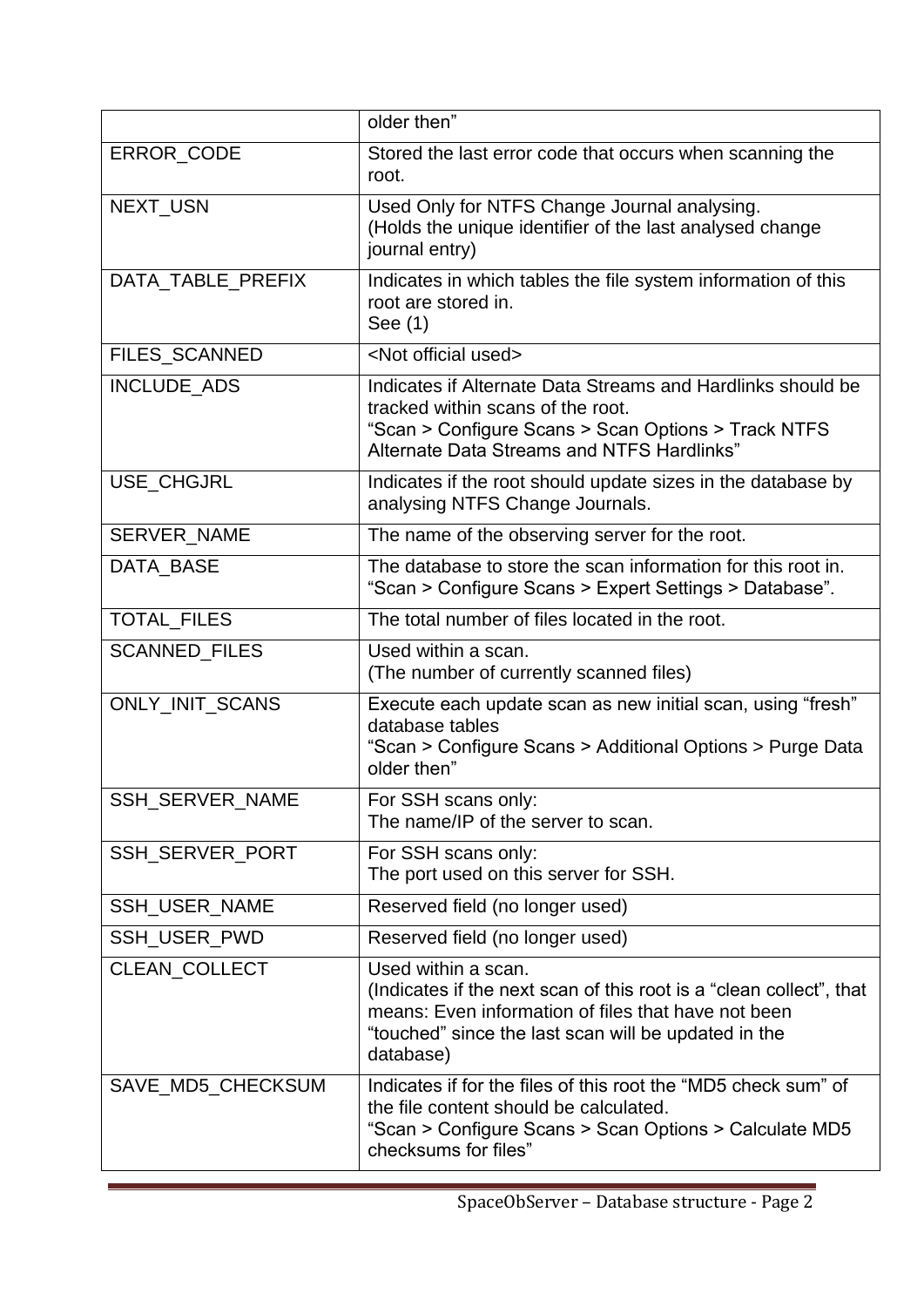| <b>REFRESH ROOTS</b> | If this field is true, the SpaceObServer Agent, responsible for<br>this root, will refresh its root settings.                                                                                     |  |
|----------------------|---------------------------------------------------------------------------------------------------------------------------------------------------------------------------------------------------|--|
| FULL_PATH_SET        | True if all fields, "FULL PATH" of entries in the<br>corresponding X_FOLDERS table filled with information.                                                                                       |  |
| SCHEDULE_WEEK_DAYS   | A representation of the week days on which a scan for this<br>root directory is scheduled (1=Sunday, 2=Monday,<br>4=Tuesday, 3=Sunday and Monday, 5=Sunday and<br>Tuesday, $\dots$ ).             |  |
| SCHEDULE_MONTH_DAYS  | A representation of the month days on which a scan for this<br>root directory is scheduled $(1=1^{st}, 2=2^{nd}, 4=3^{rd}, \ldots, 3=1^{st}$ and<br>$2^{nd}$ , 5=1 <sup>st</sup> and $3^{rd}$ ,). |  |
| EXCLUDE_PATTERN      | The patterns for files and directories to exclude when<br>scanning (See: "Scan > Configure Scans > Scan Filter").                                                                                 |  |
| <b>NOTIFICATION</b>  | Used internally to notify the service that some kind of<br>operation (Scanning, MD5 checksum calculation,) has to<br>be executed for this root directory.                                         |  |
| PARENT_ID            | The ID of the "Container" where this root is included in.                                                                                                                                         |  |
| <b>FLAGS</b>         | Preserved for internal usage only.                                                                                                                                                                |  |
| ROLE_READ_DATA       | A list of users or groups which are allowed to see this<br>root/scan data in the SpaceObServer user interface (See<br>"Scan > Configure Scans > Expert Settings > User Access").                  |  |
| COST_VALUE           | Used to calculate the "Cost" of this roots files and directories<br>(can be shown in the "Details" list and all exports).                                                                         |  |
| COST_UNIT            | The unit of the "Cost" of this roots files and directories (See<br>also "COST VALUE")                                                                                                             |  |
| DIR_TREE_SIM         | Indicates if Similar Folders statistic should be calculated for<br>this root.<br>"Scan > Configure Scans > Scan Options > Calculate Similar<br>Folder statistics".                                |  |
| SAVE_PERMISSIONS     | Indicates if Permissions should be queried and stored in the<br>database for this root.<br>"Scan > Configure Scans > Scan Options > Calculate<br>Permissions and store in database".              |  |
| APP_VERSION          | The version of SpaceObServer, which executed the last<br>scan of this root.                                                                                                                       |  |
| USER_NAME            | The login name for scan authentication configured at "Scan ><br>Configure Scans > Expert Settings > Use different<br>credentials for scan".                                                       |  |
| <b>PASSWORD</b>      | The login password (encrypted) for scan authentication<br>configured at "Scan > Configure Scans > Expert Settings ><br>Use different credentials for scan".                                       |  |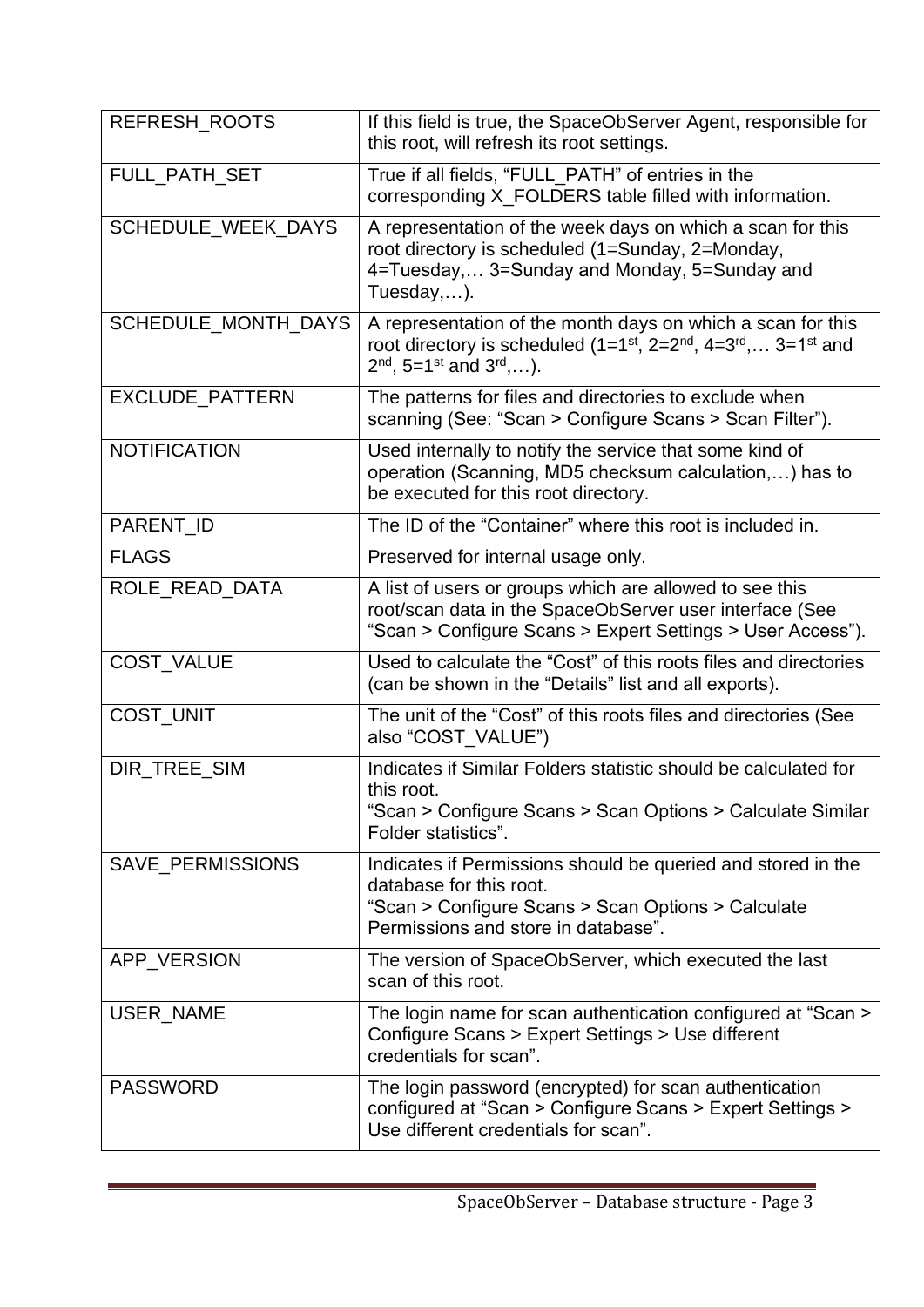(1) DATA\_TABLE\_PREFIX:

File system information of different ROOTS are normally stored in different database tables. Normally for each new entry in the table ROOTS a new database table structure composed of four tables are created. These new Tables are named:

< DATA\_TABLE\_PREFIX >\_FOLDERS

< DATA\_TABLE\_PREFIX >\_FILES

< DATA\_TABLE\_PREFIX >\_FolderVersion

< DATA\_TABLE\_PREFIX >\_FileVersion

These four tables hold all the information needed to produce the SpaceObServer reports.

In the following these four tables are introduced.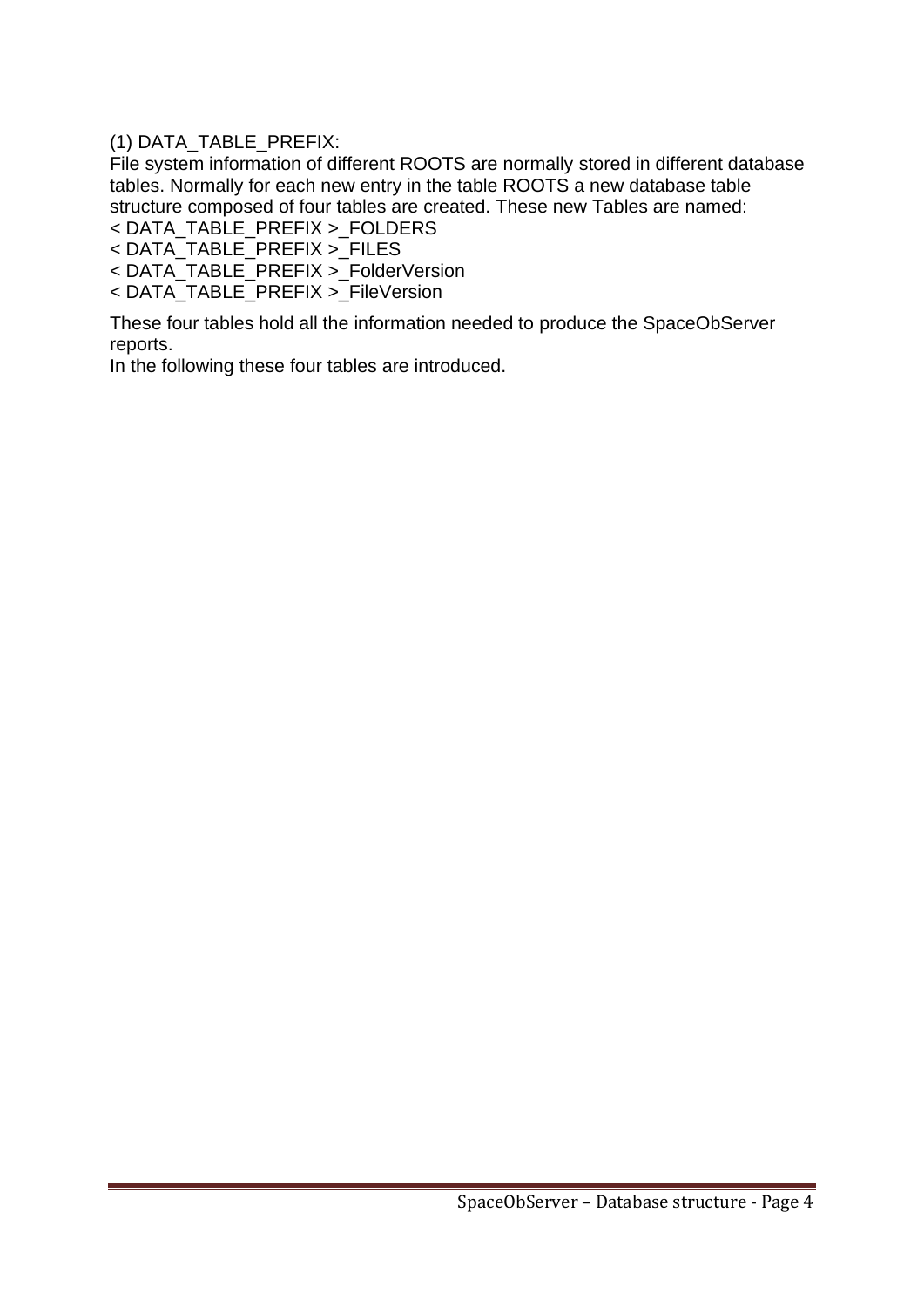# **Table X\_FOLDERS:**

This table holds information about the scanned directory structure. It also stores size, date and other information for each folder. The hierarchical folder structure is mapped to the flat database tables using [nested sets.](http://en.wikipedia.org/wiki/Nested_set_model)

### Table fields:

| FO ID                | Unique identifier for the folder.                                                                                                                                                                           |  |
|----------------------|-------------------------------------------------------------------------------------------------------------------------------------------------------------------------------------------------------------|--|
| PARENT_ID            | The FO_ID of the parent folder.                                                                                                                                                                             |  |
| NS_LEFT              | The lower nested set border.                                                                                                                                                                                |  |
| <b>NS RIGHT</b>      | The upper nested set border.                                                                                                                                                                                |  |
| <b>CURRENT_NAME</b>  | The name of the folder.                                                                                                                                                                                     |  |
| <b>CREATION TIME</b> | Creation date of the folder.                                                                                                                                                                                |  |
| DELETION_TIME        | Deletion date of the folder.                                                                                                                                                                                |  |
| C_REAL_SIZE          | The current size of the folder (in bytes).                                                                                                                                                                  |  |
| C_ALLOCATED_SIZE     | The current allocated space of the folder (in bytes).                                                                                                                                                       |  |
| C_LASTACCESS_TIME    | The current last access date of the folder.                                                                                                                                                                 |  |
| C_LASTWRITE_TIME     | The current last change date of the folder.                                                                                                                                                                 |  |
| C_FILE_COUNT         | The current number of files located in this folder.                                                                                                                                                         |  |
| C_OWNER              | The current file owner.                                                                                                                                                                                     |  |
| <b>C ATTRIBUTES</b>  | The current file attributes.                                                                                                                                                                                |  |
| ERROR_CODE           | Stored the last error code that occurs when scanning this<br>directory.                                                                                                                                     |  |
| <b>FRN</b>           | NTFS File Reference Number of this folder.<br>(Needed for analyzing NTFS Change Journals to update<br>changes in the database)                                                                              |  |
| <b>ANNOTATION</b>    | Holds an annotation for this folder.<br>(The annotation can be set by user in the SpaceObServer user<br>interface)                                                                                          |  |
| <b>FLAGS</b>         | Here are some states of this folder stored, which are only used<br>within a scan.                                                                                                                           |  |
| <b>FULL_PATH</b>     | This is the full path of this directory.                                                                                                                                                                    |  |
| CHECK_STATE          | Holds the check-mark state of the directory, which was stored<br>from the user interface to the database ("Save Check States to<br>Database" from the context menu of the SpaceObServer<br>directory tree). |  |
| <b>PERMISSIONS</b>   | Reference to the permissions list (ACL) of this folder.                                                                                                                                                     |  |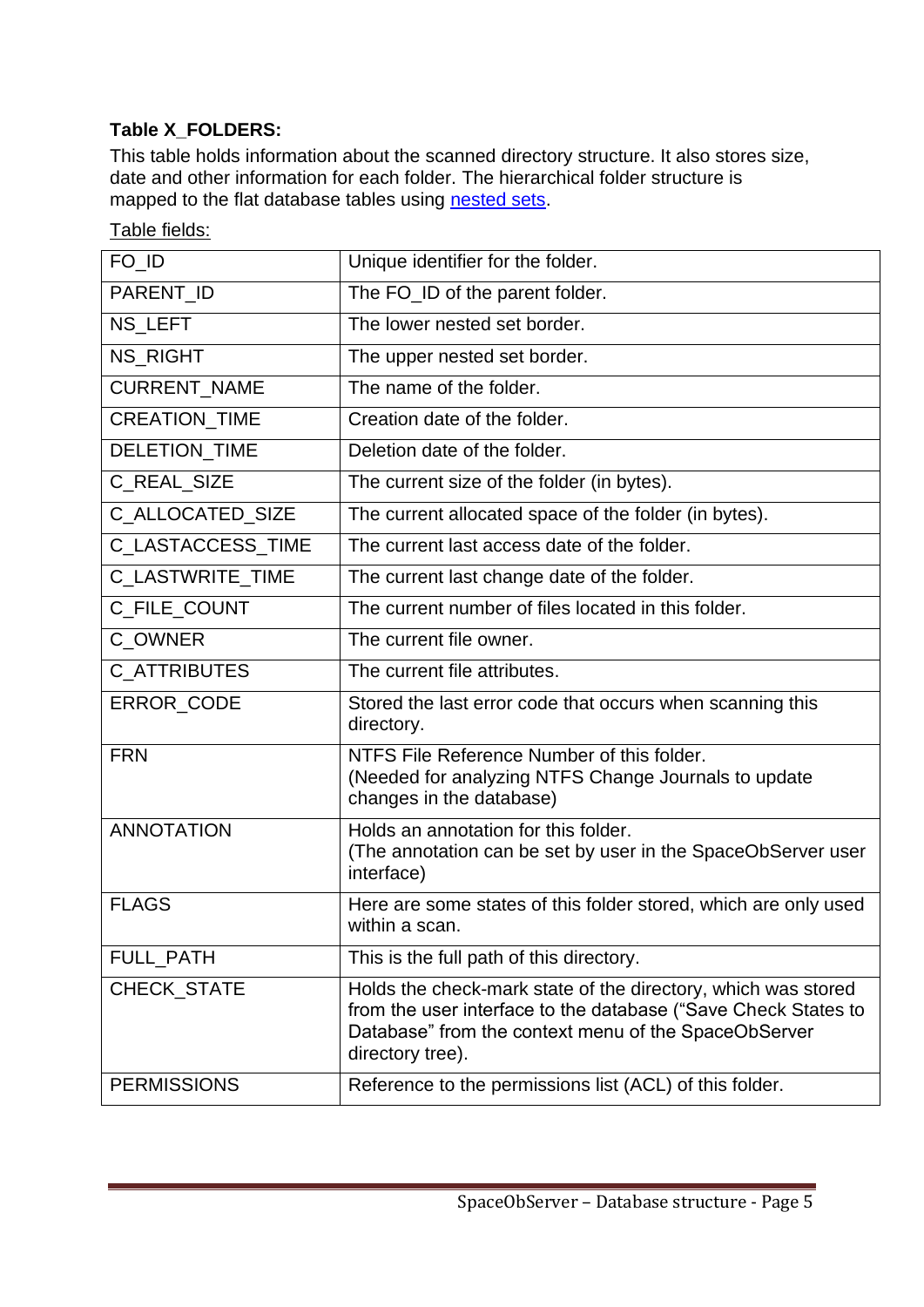## **Table X\_FILES:**

This table holds information about each scanned file. It stores size, date and other information for each file.

#### Table fields:

| FI ID                    | Unique identifier for the file.                                                                                                                                                                        |  |
|--------------------------|--------------------------------------------------------------------------------------------------------------------------------------------------------------------------------------------------------|--|
| CURRENT_NAME             | The name of the file.                                                                                                                                                                                  |  |
| PARENT_ID                | The FO_ID of the parent folder.                                                                                                                                                                        |  |
| PARENT_NSLEFT            | The NS_LEFT value of the parent folder.                                                                                                                                                                |  |
| <b>CREATION_TIME</b>     | Creation date of the file.                                                                                                                                                                             |  |
| DELETION_TIME            | Deletion date of the file.                                                                                                                                                                             |  |
| <b>DETECTEDWHILESCAN</b> | A flag used only within update scans.<br>(Indicates if an existing folder was detected within the last<br>update scan. If not, the folder was removed)                                                 |  |
| C_REAL_SIZE              | The current size of the file (in bytes).                                                                                                                                                               |  |
| C_ALLOCATED_SIZE         | The current allocated space of the file (in bytes).                                                                                                                                                    |  |
| C_LASTACCESS_TIME        | The current last access date of the file.                                                                                                                                                              |  |
| C LASTWRITE TIME         | The current last change date of the file.                                                                                                                                                              |  |
| <b>C_ATTRIBUTES</b>      | The current file attributes.                                                                                                                                                                           |  |
| C_FILETYP                | The current file extension.                                                                                                                                                                            |  |
| C OWNER                  | The current file owner.                                                                                                                                                                                |  |
| <b>ANNOTATION</b>        | Holds an annotation for this file.<br>(The annotation can be set by user in the SpaceObServer user<br>interface)                                                                                       |  |
| <b>C_HARDLINKS</b>       | The number of NTFS Hardlinks on the file.                                                                                                                                                              |  |
| CHECK_STATE              | Holds the check-mark state of the file, which was stored from<br>the user interface to the database ("Save Check States to<br>Database" from the context menu of the SpaceObServer<br>directory tree). |  |
| <b>PERMISSIONS</b>       | Reference to the permissions list (ACL) of this file.                                                                                                                                                  |  |
| MD5 CHECKSUM LOW         | The first 64 bit of the MD5 checksum for this file.<br>(This field and MD5_CHECKSUM_HIGH are optional and only<br>created if the MD5 checksum was activated for this root).                            |  |
| MD5_CHECKSUM_HIGH        | The second 64 bit of the MD5 checksum for this file.                                                                                                                                                   |  |

## Note: C\_REAL\_SIZE, C\_ALLOCATED\_SIZE, C\_WASTED\_SPACE,

C\_LASTACCESS\_TIME, C\_LASTWRITE\_TIME, C\_ATTRIBUTES, C\_FILE\_COUNT, C\_FILETYP and C\_OWNER are cached/redundant values. All these fields in the "FILES" table have a corresponding field in the "FileVersion"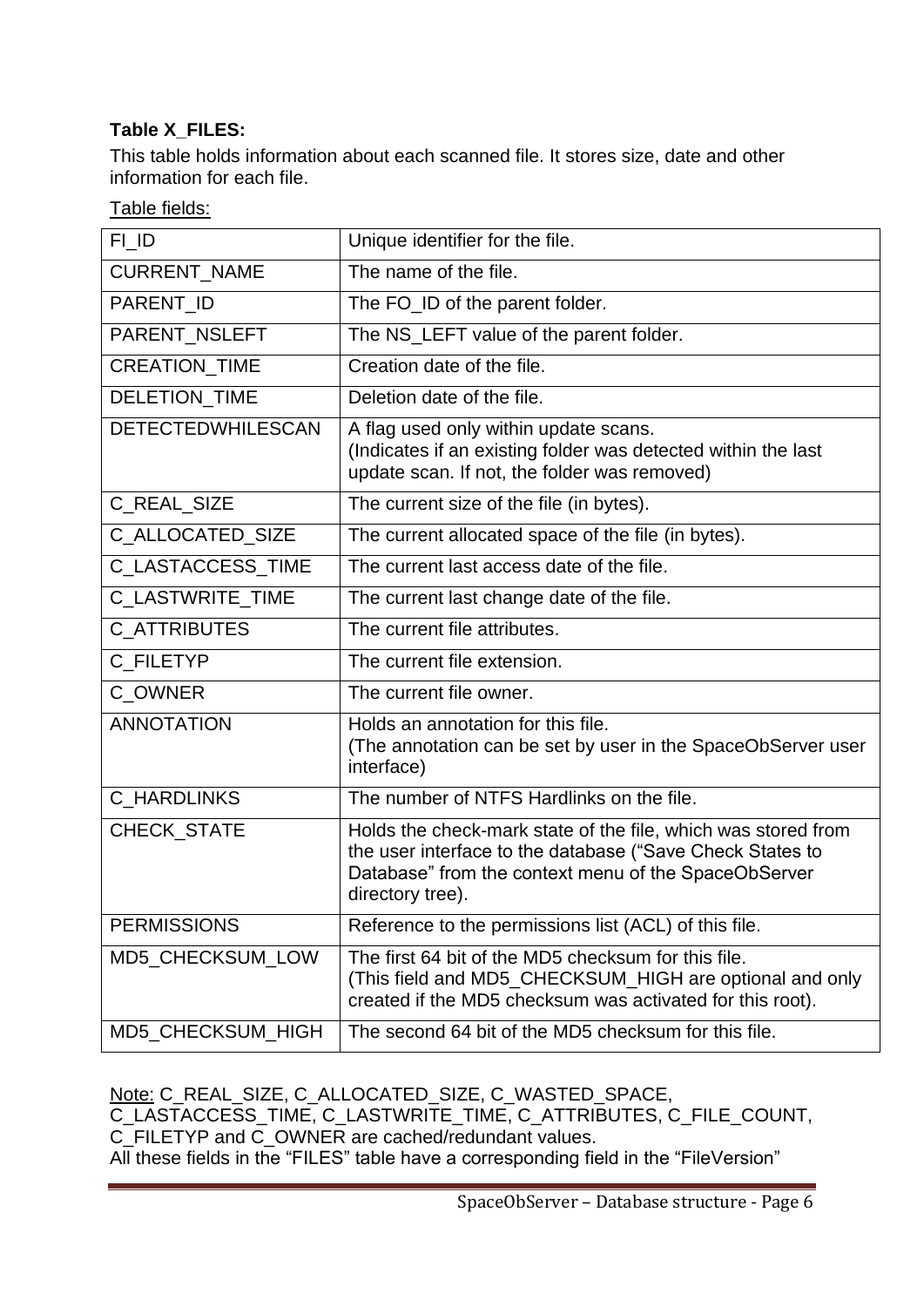table (field name without "C\_"). The values in these fields are equal to the values of the latest "FileVersion" entry for the corresponding file.

The fields C\_ATTRIBUTES and C\_OWNER in the "FOLDERS" table have a corresponding field in the "FolderVersion" table. The other fields are merged values of all files located in this folder.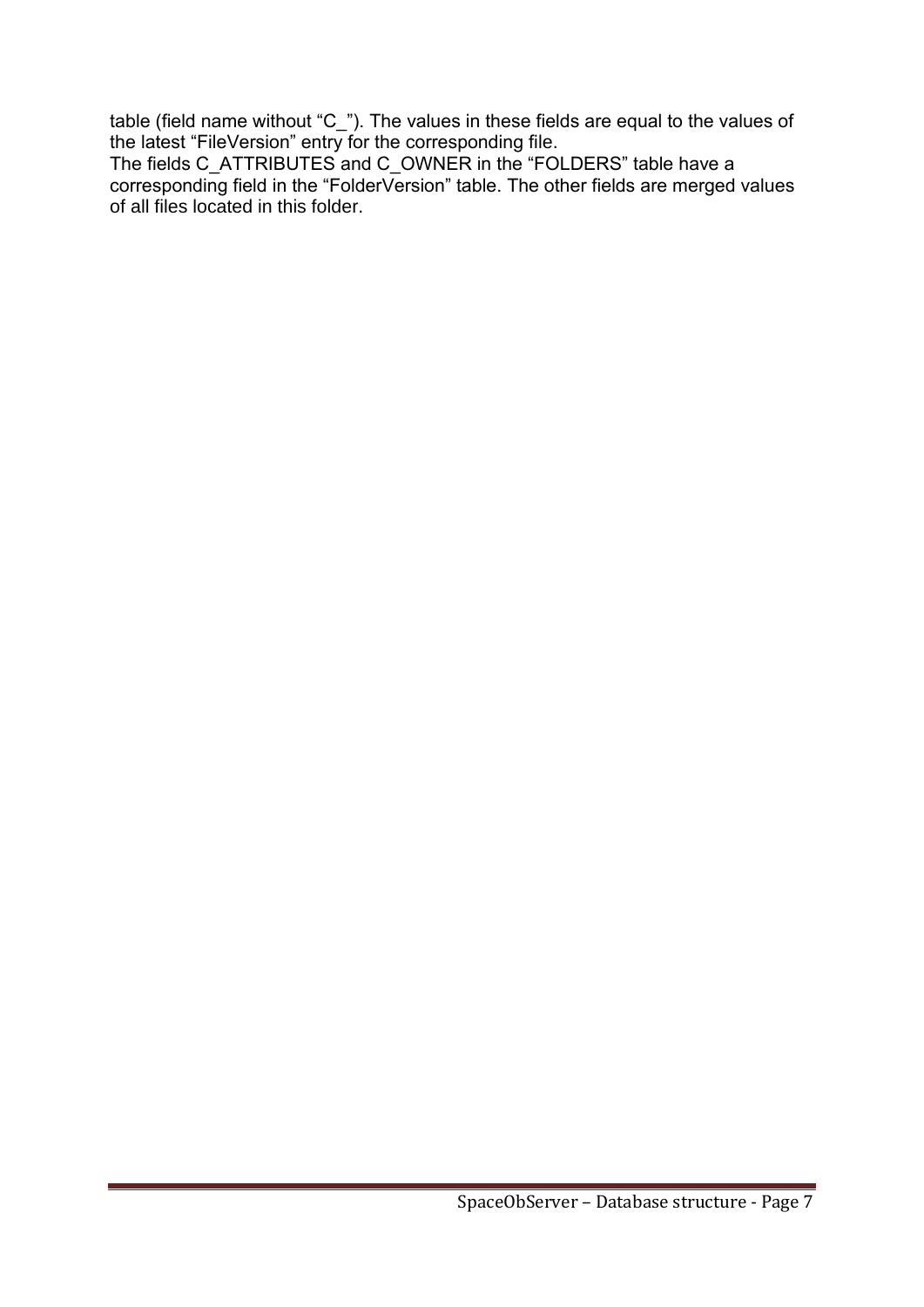## **Table X\_FolderVersion:**

This table archives historic information folders, even when they were deleted or renamed. With the help of the content of this table, SpaceObServer can show former file system structures.

#### Table fields:

| ID                | Unique identifier for this entry.                                             |
|-------------------|-------------------------------------------------------------------------------|
| FO ID             | Reference to the corresponding folder in the FOLDERS table.                   |
| <b>NAME</b>       | The name of the folder at the time when this version was up-to-<br>date.      |
| <b>ATTRIBUTES</b> | The attributes of the folder at the time when this version was<br>up-to-date. |
| <b>OWNER</b>      | The owner of the folder at the time when this version was up-<br>to-date.     |

#### **Table X\_FileVersion:**

This table archives historic file sizes, even when they were deleted or renamed. With the help of the content of this table, SpaceObServer can show the size development of file systems.

Table fields:

| ID                     | Unique identifier of the entry.                                                   |
|------------------------|-----------------------------------------------------------------------------------|
| FI ID                  | Reference to the corresponding file in the FILES table.                           |
| REAL_SIZE              | The size of the file at the time when this version was up-to-<br>date.            |
| <b>ALLOCATED SIZE</b>  | The allocated space of the file at the time when this version<br>was up-to-date.  |
| <b>LASTACCESS TIME</b> | The last access date of the file at the time when this version<br>was up-to-date. |
| LASTWRITE_TIME         | The last change date of the file at the time when this version<br>was up-to-date. |
| <b>ATTRIBUTES</b>      | The attributes of the file at the time when this version was up-<br>to-date.      |
| <b>OWNER</b>           | The owner of the file at the time when this version was up-to-<br>date.           |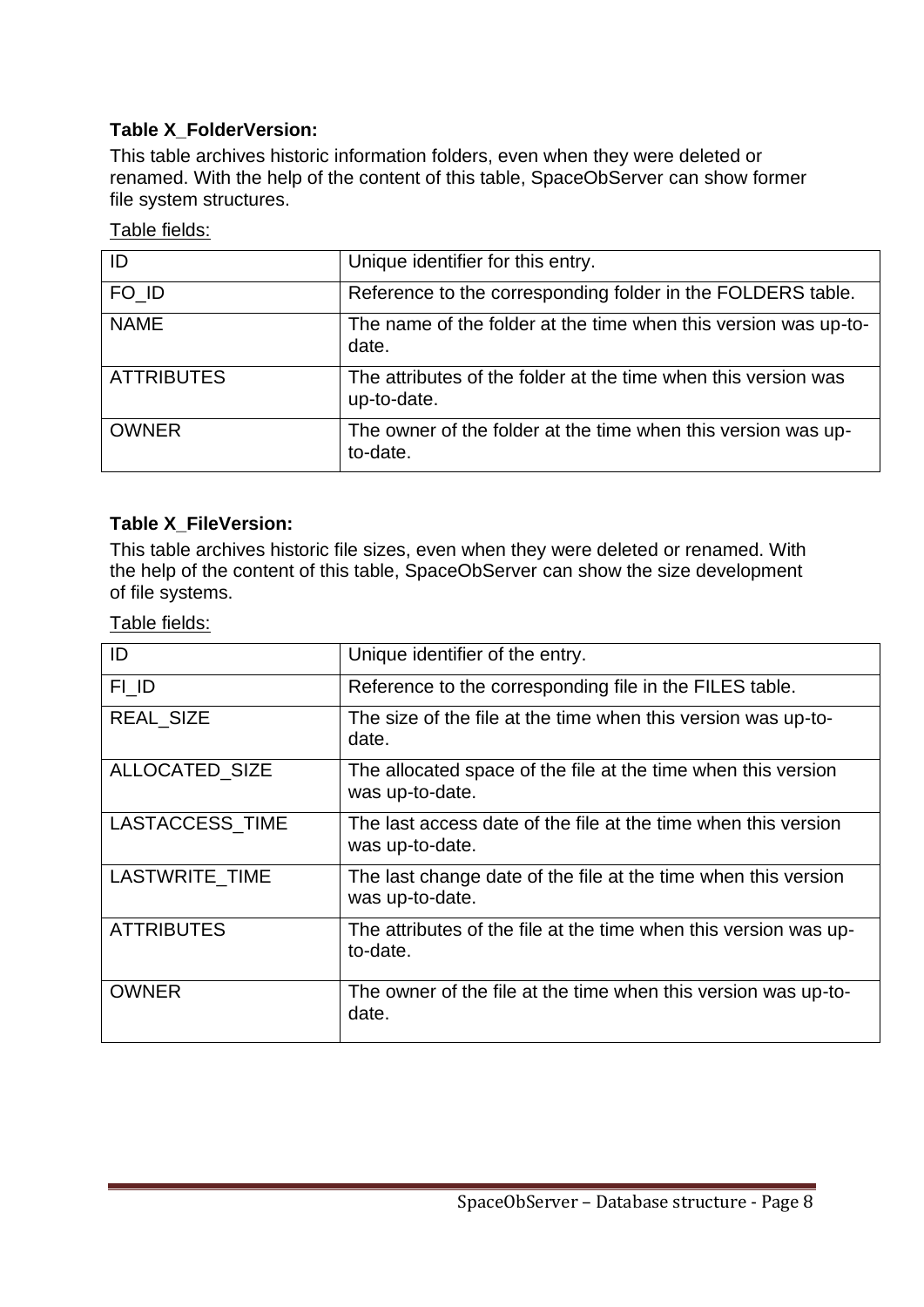## **Indexes**

Find all used indexes, and the reason why they are used, in the table "Indexstruktur des SpaceObServers.xls".

## **Date time values**

The representation of dates in the SpaceObServer database is equal to the OLE/Com date format. We use an equal format for each type of database to make it easier to support different SQL databases.

The integral part of a date value is the number of days that have passed since 12/30/1899. The fractional part of the value is fraction of a 24-hour day that has elapsed. Following are some examples of OLE/Com date values and their corresponding dates and times:

0 12/30/1899 12:00 am 2.75 1/1/1900 6:00 pm -1.25 12/29/1899 6:00 am 35065 1/1/1996 12:00 am

To find the fractional number of days between two dates, simply subtract the two values, unless one of the values is negative. Similarly, to increment a date and time value by a certain fractional number of days, add the fractional number to the date and time value if the value is positive. When working with negative values, computations must handle time portion separately. The fractional part reflects the fraction of a 24-hour day without regard to the sign of the value. For example, 6:00 am on 12/29/1899 is –1.25, not –1 + 0.25, which would be –0.75. There are no values between –1 and 0.

To convert this value to the MS SQL Server data type datetime us the DATEADD() function:

SELECT DATEADD(dd, LASTSCAN\_TIME, '18991230') FROM ROOTS --Days only

SELECT DATEADD(hh , LASTSCAN\_TIME\*24, '18991230') FROM ROOTS –-with hours

SELECT DATEADD(mi , LASTSCAN\_TIME\*24\*60, '18991230') FROM ROOTS – with min.

# **File Attributes**

There is a field "ATTRIBUTES" in the table X\_FileVersion / X\_FolderVersion ("C\_ATTRUBUTES" in X\_FILES/X\_FOLDERS). The value represents the file attributes (Temporary, System, …). Each of these attributes has a specific value